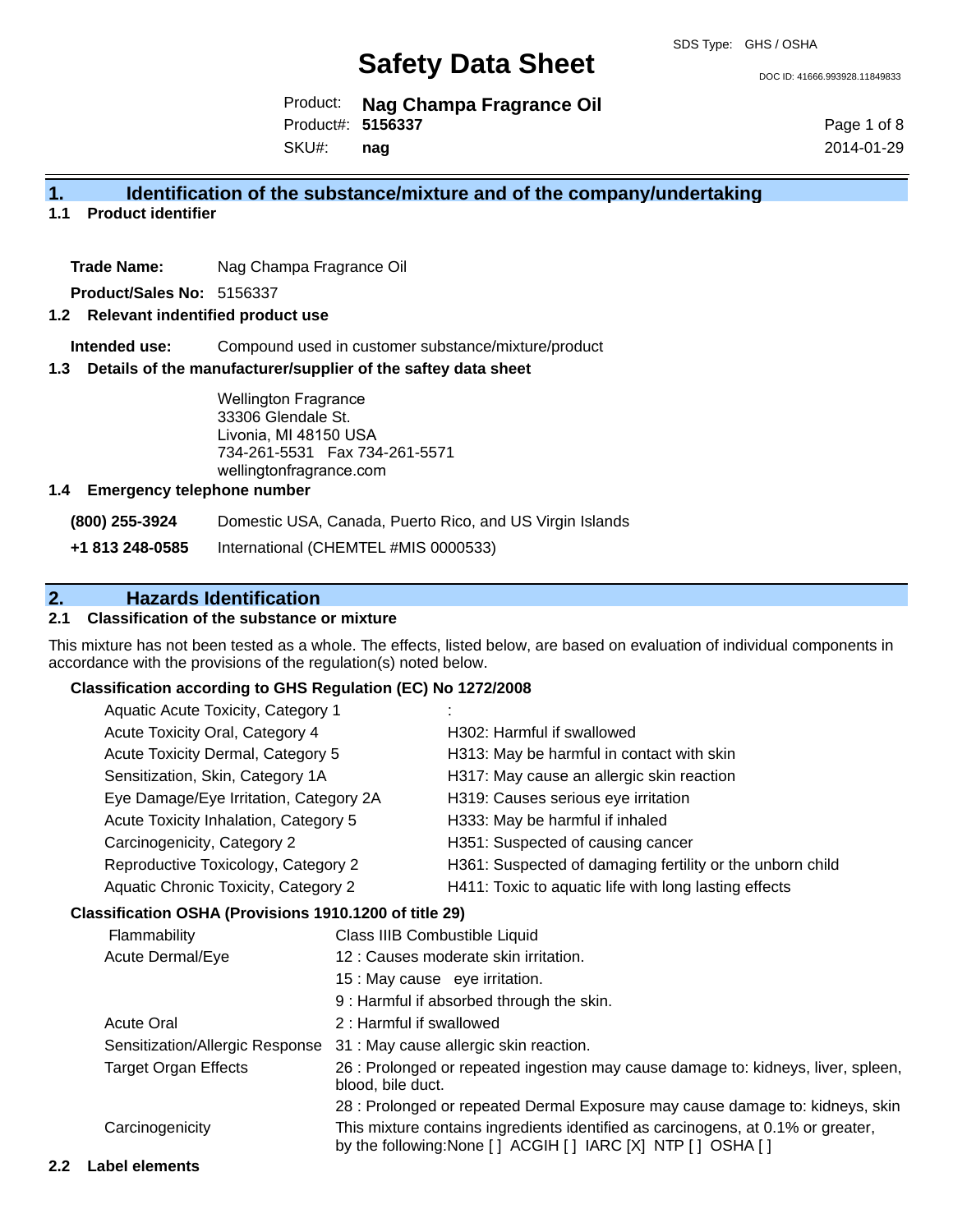Product: **Nag Champa Fragrance Oil** Product#: **5156337**

SKU#: **nag** Page 2 of 8 2014-01-29

DOC ID: 41666.993928.11849833

### **Labelling (REGULATION (EC) No 1272/2008)**

### **Hazard pictograms**







#### **Signal Word: Warning**

#### **Hazard statments**

| H302              | Harmful if swallowed                                |
|-------------------|-----------------------------------------------------|
| H <sub>3</sub> 13 | May be harmful in contact with skin                 |
| H317              | May cause an allergic skin reaction                 |
| H319              | Causes serious eye irritation                       |
| H333              | May be harmful if inhaled                           |
| H351              | Suspected of causing cancer                         |
| H <sub>361</sub>  | Suspected of damaging fertility or the unborn child |
| H411              | Toxic to aquatic life with long lasting effects     |

# **Precautionary Statements**

#### **Prevention:**

| P <sub>201</sub>     | Obtain special instructions before use                                                                                           |
|----------------------|----------------------------------------------------------------------------------------------------------------------------------|
| P <sub>202</sub>     | Do not handle until all safety precautions have been read and understood                                                         |
| P <sub>264</sub>     | Wash hands thoroughly after handling                                                                                             |
| P <sub>270</sub>     | Do not eat, drink or smoke when using this product                                                                               |
| P <sub>272</sub>     | Contaminated work clothing should not be allowed out of the workplace                                                            |
| P273                 | Avoid release to the environment                                                                                                 |
| P <sub>281</sub>     | Use personal protective equipment as required                                                                                    |
| Response:            |                                                                                                                                  |
| $P301 + P312 + P330$ | IF SWALLOWED: Call a POISON CENTER or doctor/physician if you feel unwell Rinse<br>mouth                                         |
| $P302 + P352$        | IF ON SKIN: Wash with soap and water                                                                                             |
| $P304 + P312$        | IF INHALED: Call a POISON CENTER or doctor/physician if you feel unwell                                                          |
| $P305 + P351 + P338$ | IF IN EYES: Rinse cautiously with water for several minutes Remove contact lenses if<br>present and easy to do. continue rinsing |
| $P308 + P313$        | IF exposed or concerned: Get medical advice/attention                                                                            |
| P313                 | Get medical advice/attention                                                                                                     |
| $P333 + P313$        | If skin irritation or a rash occurs: Get medical advice/attention                                                                |
| $P337 + P313$        | If eye irritation persists: Get medical advice/attention                                                                         |
| P363                 | Wash contaminated clothing before reuse                                                                                          |
| P391                 | <b>Collect Spillage</b>                                                                                                          |
|                      |                                                                                                                                  |

#### **2.3 Other Hazards**

#### **no data available**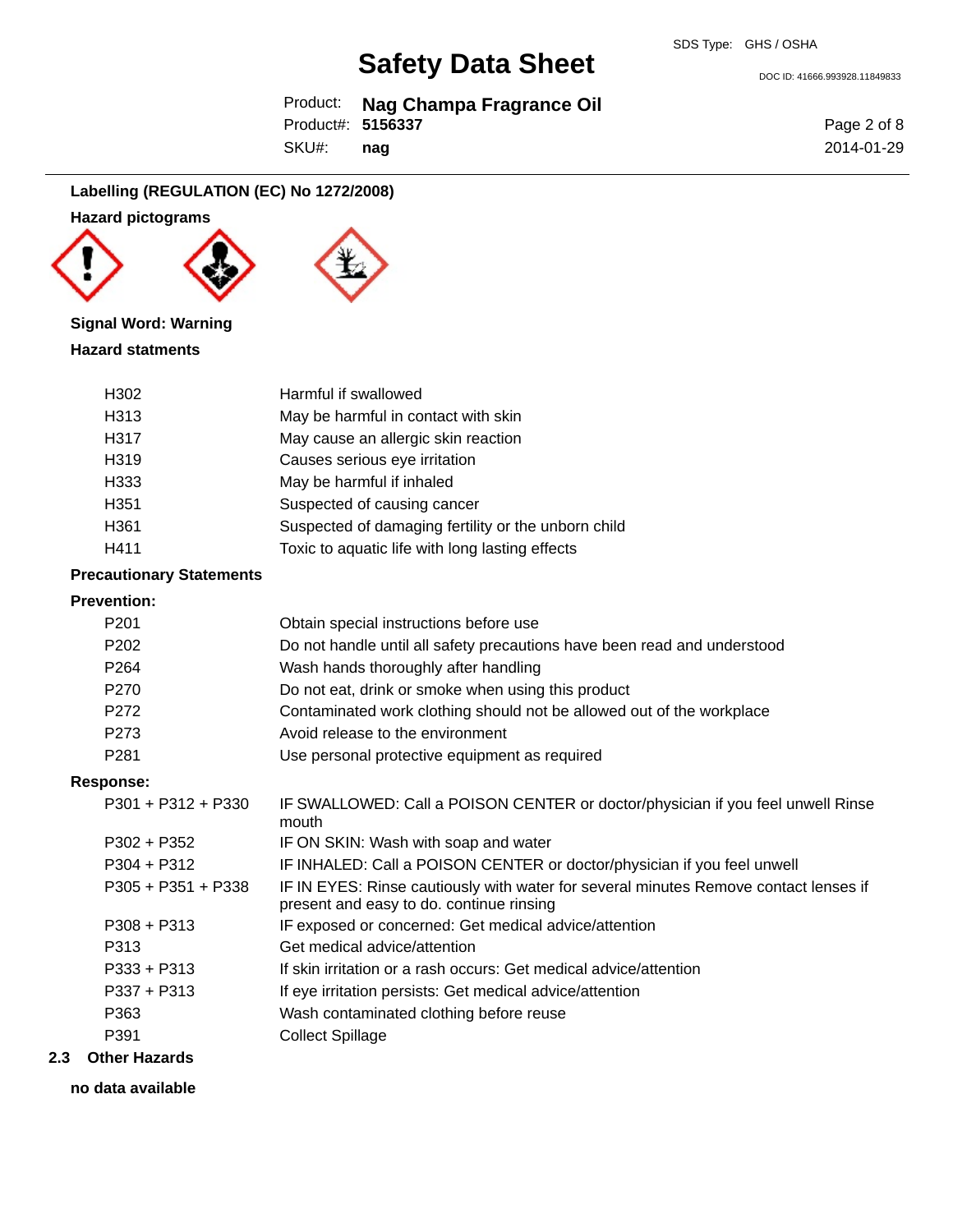DOC ID: 41666.993928.11849833

Product: **Nag Champa Fragrance Oil** SKU#: Product#: **5156337 nag**

Page 3 of 8 2014-01-29

## **3. Composition/Information on Ingredients**

### **3.1 Mixtures**

This product is a complex mixture of ingredients, which contains among others the following substance(s), presenting a health or environmental hazard within the meaning of the UN Globally Harmonized System of Classification and Labeling of Chemicals (GHS):

| CAS#<br>Ingredient                 | EC#                        | Conc.<br>Range | <b>GHS Classification</b>                                             | <b>OSHA Classification</b> |
|------------------------------------|----------------------------|----------------|-----------------------------------------------------------------------|----------------------------|
| 120-51-4                           | 204-402-9                  | 60 - 70 %      | H302; H313; H411                                                      | 28, 3                      |
| <b>Benzyl Benzoate</b>             |                            |                |                                                                       |                            |
| $93 - 04 - 9$                      | 202-213-6                  | $5 - 10%$      | H302                                                                  | 3                          |
|                                    |                            |                | 2-Methoxynaphthalene (beta-Naphthyl methyl ether, Nerolin, Yara Yara) |                            |
| $91 - 64 - 5$                      | 202-086-7                  | $2 - 5%$       | H302; H317                                                            | 12, 15, 2, 26, 31, 9       |
| Coumarin                           |                            |                |                                                                       |                            |
| $81 - 14 - 1$                      | 201-328-9                  | $2 - 5%$       | H316; H351; H410                                                      | 11, 15                     |
| Musk ketone                        |                            |                |                                                                       |                            |
| 21145-77-7                         | 244-240-6                  | $2 - 5%$       | H302; H410                                                            | 11, 15, 2                  |
|                                    | Acetyl hexamethyl tetralin |                |                                                                       |                            |
| 121-33-5                           | 204-465-2                  | $2 - 5%$       | H303; H319                                                            | 31                         |
| Vanillin                           |                            |                |                                                                       |                            |
| 106-22-9                           | 203-375-0                  | $1 - 2%$       | H303; H313; H315; H317; H319                                          | 11, 15                     |
| Citronellol                        |                            |                |                                                                       |                            |
| $105 - 95 - 3$                     | 203-347-8                  | $1 - 2%$       | H411                                                                  | 11, 15                     |
| Ethylene brassylate                |                            |                |                                                                       |                            |
| 119-61-9                           | 204-337-6                  | $0.1 - 1.0 %$  |                                                                       |                            |
| Benzophenone                       |                            |                |                                                                       |                            |
| 80-54-6                            | 201-289-8                  | $0.1 - 1.0 %$  | H302; H315; H361; H411                                                | 11, 15, 26, 28, 3, 31, 39  |
| <b>Butylphenyl Methylpropional</b> |                            |                |                                                                       |                            |
| 104-55-2                           | 203-213-9                  | $0.1 - 1.0 %$  | H303; H312; H315; H317; H319                                          | 10, 12, 16, 26, 31, 36     |
| Cinnamal                           |                            |                |                                                                       |                            |

See Section 16 for full text of GHS classification codes

Total Hydrocarbon Content  $% w = 0.00$ 

| <b>First Aid Measures</b><br>4.                                    |                                                                                                               |
|--------------------------------------------------------------------|---------------------------------------------------------------------------------------------------------------|
| Description of first aid measures<br>4.1                           |                                                                                                               |
| Inhalation:                                                        | Remove from exposure site to fresh air and keep at rest.<br>Obtain medical advice.                            |
| Eye Exposure:                                                      | Flush immediately with water for at least 15 minutes.<br>Contact physician if symptoms persist.               |
| <b>Skin Exposure:</b>                                              | Remove contaminated clothes. Wash thoroughly with water (and soap).<br>Contact physician if symptoms persist. |
| Ingestion:                                                         | Rinse mouth with water and obtain medical advice.                                                             |
| Most important symptoms and effects, both acute and delayed<br>4.2 |                                                                                                               |

**Symptoms:** no data available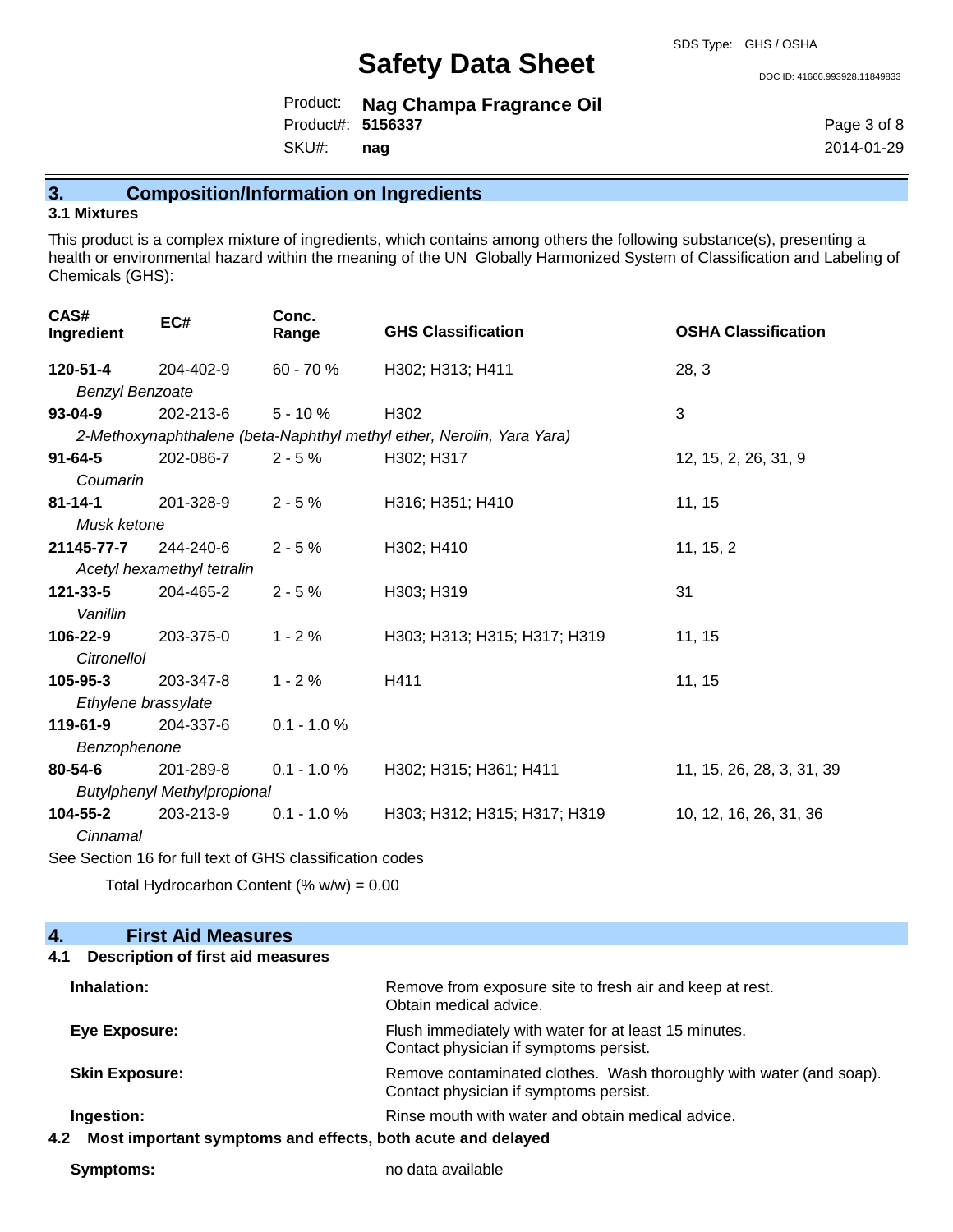SDS Type: GHS / OSHA

DOC ID: 41666.993928.11849833

Page 4 of 8 2014-01-29

Product: **Nag Champa Fragrance Oil** Product#: **5156337**

SKU#: **nag**

- **Risks:** Risks: Refer to Section 2.2 "Hazard Statements"
- **4.3 Indication of any immediate medical attention and special treatment needed**

**Treatment:** Refer to Section 2.2 "Response"

| 5.<br><b>Fire-Fighting measures</b>                            |                                                   |
|----------------------------------------------------------------|---------------------------------------------------|
| <b>Extinguishing media</b><br>5.1                              |                                                   |
| Suitable:                                                      | Carbon dioxide (CO2), Dry chemical, Foam          |
| <b>Unsuitable</b>                                              | Do not use a direct water jet on burning material |
| 5.2 Special hazards arising from the substance or mixture      |                                                   |
| During fire fighting:<br><b>Advice for firefighters</b><br>5.3 | Water may be ineffective                          |
| <b>Further information:</b>                                    | Standard procedure for chemical fires             |

#### **6. Accidental Release Measures**

#### **6.1 Personal precautions, protective equipment and emergency procedures**

Avoid inhalation and contact with skin and eyes. A self-contained breathing apparatus is recommended in case of a major spill.

#### **6.2 Environmental precautions**

Keep away from drains, soil, and surface and groundwater.

#### **6.3 Methods and materials for containment and cleaning up**

Clean up spillage promptly. Remove ignition sources. Provide adequate ventilation. Avoid excessive inhalation of vapors. Gross spillages should be contained by use of sand or inert powder and disposed of according to the local regulations.

#### **6.4 Reference to other sections**

Not Applicable

### **7. Handling and Storage**

#### **7.1 Precautions for safe handling**

Apply according to good manufacturing and industrial hygiene practices with proper ventilation. Do not drink, eat or smoke while handling. Respect good personal hygiene.

#### **7.2 Conditions for safe storage, including any incompatibilities**

Store in a cool, dry and ventilated area away from heat sources and protected from light in tightly closed original container. Avoid plastic and uncoated metal container. Keep air contact to a minimum.

#### **7.3 Specific end uses**

No information available

#### **8. Exposure Controls/Personal Protection**

#### **8.1 Control parameters**

**Exposure Limits:** Contains no substances with occupational exposure limit values

**Engineering Controls:** Use local exhaust as needed.

#### **8.2 Exposure controls - Personal protective equipment**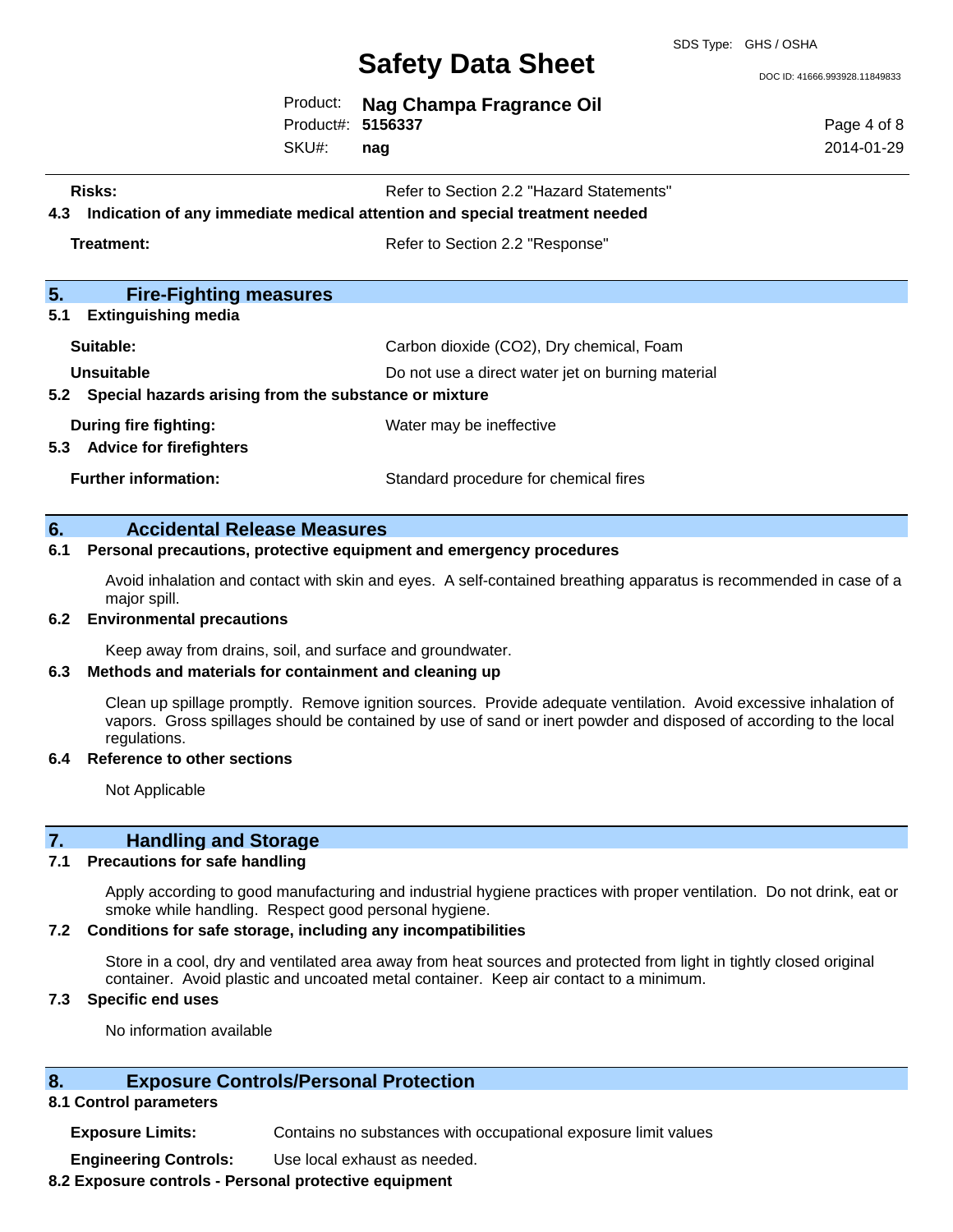DOC ID: 41666.993928.11849833

|                                | Product#: 5156337<br>SKU#:                                                                                                               | Product: Nag Champa Fragrance Oil |             |  |
|--------------------------------|------------------------------------------------------------------------------------------------------------------------------------------|-----------------------------------|-------------|--|
|                                |                                                                                                                                          |                                   | Page 5 of 8 |  |
|                                |                                                                                                                                          | naq                               | 2014-01-29  |  |
| Eye protection:                | Tightly sealed goggles, face shield, or safety glasses with brow guards and side shields, etc.<br>as may be appropriate for the exposure |                                   |             |  |
| <b>Respiratory protection:</b> | Avoid excessive inhalation of concentrated vapors. Apply local ventilation where appropriate.                                            |                                   |             |  |
| <b>Skin protection:</b>        | Avoid Skin contact. Use chemically resistant gloves as needed.                                                                           |                                   |             |  |

**9. Physical and Chemical Properties**

#### **9.1 Information on basic physical and chemical properties**

| Appearance:                  | Conforms to Standard        |
|------------------------------|-----------------------------|
| Odor:                        | <b>Conforms to Standard</b> |
| Color:                       | Tint to Pale Yellow         |
| <b>Viscosity:</b>            | Liquid                      |
| <b>Freezing Point:</b>       | Not determined              |
| <b>Boiling Point:</b>        | Not determined              |
| <b>Melting Point:</b>        | Not determined              |
| <b>Flashpoint:</b>           | >200 F (93.33 C)            |
| <b>Auto flammability:</b>    | Not determined              |
| <b>Explosive Properties:</b> | None Expected               |
| <b>Oxidizing properties:</b> | None Expected               |
| Vapor Pressure (mmHg@20 C):  | 0.0019                      |
| %VOC:                        | 0.1036                      |
| Specific Gravity @ 25 C:     | 1.0955                      |
| Density $@25C$ :             | 1.0925                      |
| Refractive Index @ 25 C:     | 1.5595                      |
| Soluble in:                  | Oil                         |

### **10. Stability and Reactivity**

| 10.1 Reactivity                         | None                                               |
|-----------------------------------------|----------------------------------------------------|
| <b>10.2 Chemical stability</b>          | Stable                                             |
| 10.3 Possibility of hazardous reactions | None known                                         |
| 10.4 Conditions to avoid                | None known                                         |
| 10.5 Incompatible materials             | Strong oxidizing agents, strong acids, and alkalis |
| 10.6 Hazardous decomposition products   | None known                                         |

### **11. Toxicological Information**

# **11.1 Toxicological Effects**

**Acute toxicity - Oral** (LD50: 1,571.73) Harmful if swallowed **Acute toxicity - Dermal Acute toxicity - Dermal COMEX 100 CLUME 100 (LD50: 2,690.25)** May be harmful in contact with skin **Acute toxicity - Inhalation** (LC50: 144.64) May be harmful if inhaled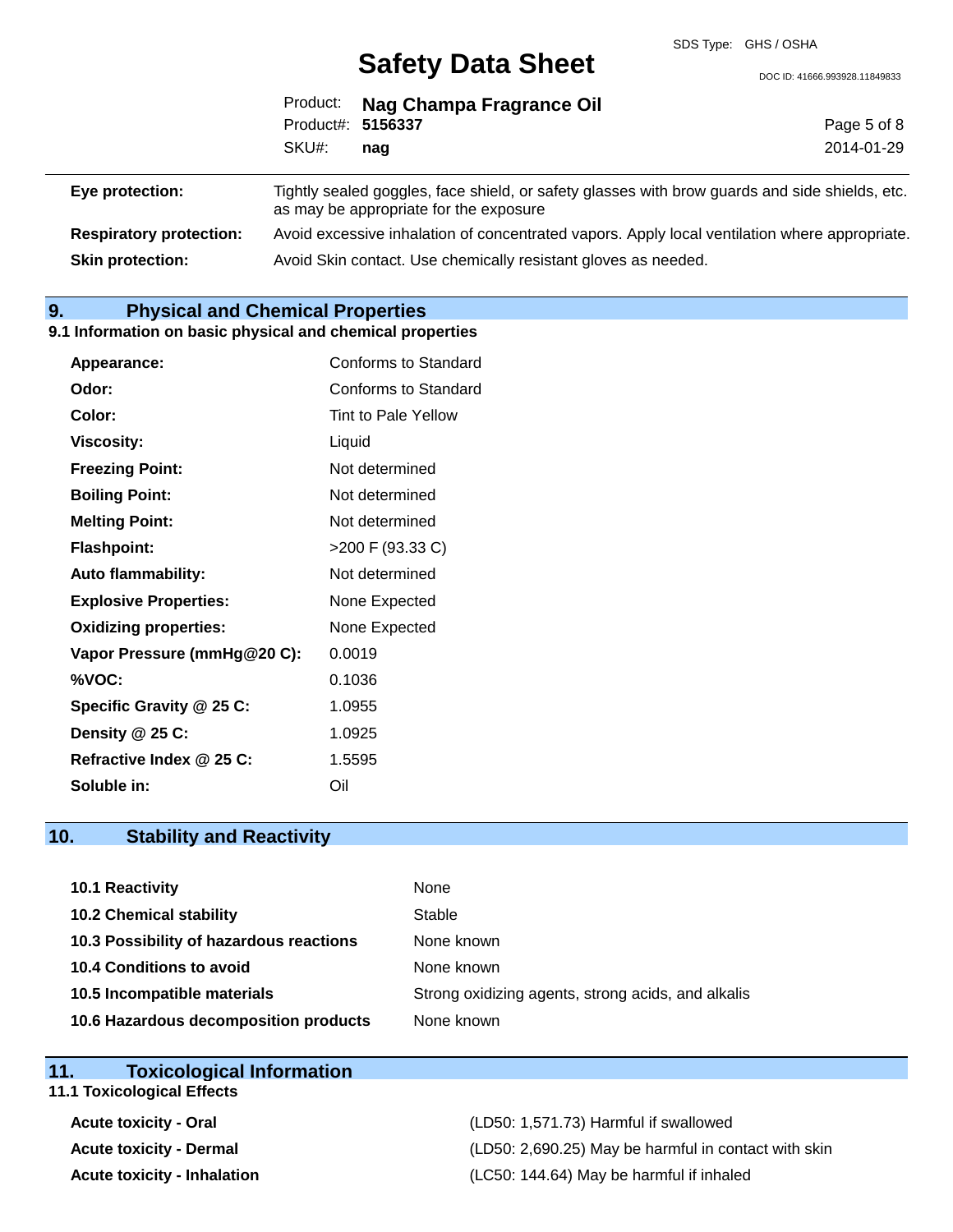DOC ID: 41666.993928.11849833

|                   | Product: Nag Champa Fragrance Oil |
|-------------------|-----------------------------------|
| Product#: 5156337 |                                   |
| 21111             |                                   |

SKU#: **nag** Page 6 of 8 2014-01-29

| <b>Skin corrosion / irritation</b>                 | Not classified - the classification criteria are not met |
|----------------------------------------------------|----------------------------------------------------------|
| Serious eye damage / irritation                    | Causes serious eye irritation                            |
| <b>Respiratory sensitization</b>                   | Not classified - the classification criteria are not met |
| <b>Skin sensitization</b>                          | May cause an allergic skin reaction                      |
| <b>Germ cell mutagenicity</b>                      | Not classified - the classification criteria are not met |
| Carcinogenicity                                    | Suspected of causing cancer                              |
| <b>Reproductive toxicity</b>                       | Suspected of damaging fertility or the unborn child      |
| Specific target organ toxicity - single exposure   | Not classified - the classification criteria are not met |
| Specific target organ toxicity - repeated exposure | Not classified - the classification criteria are not met |
| <b>Aspiration hazard</b>                           | Not classified - the classification criteria are not met |

### **12. Ecological Information**

**12.1 Toxicity**

| <b>Acute acquatic toxicity</b>     |                                                 |
|------------------------------------|-------------------------------------------------|
| <b>Chronic acquatic toxicity</b>   | Toxic to aquatic life with long lasting effects |
| <b>Toxicity Data on soil</b>       | no data available                               |
| <b>Toxicity on other organisms</b> | no data available                               |
|                                    |                                                 |
| 12.2 Persistence and degradability | no data available                               |
| 12.3 Bioaccumulative potential     | no data available                               |
| 12.4 Mobility in soil              | no data available                               |
| 12.5 Other adverse effects         | no data available                               |

#### **13. Disposal Conditions**

#### **13.1 Waste treatment methods**

Do not allow product to reach sewage systems. Dispose of in accordance with all local and national regulations. Send to a licensed waste management company.The product should not be allowed to enter drains, water courses or the soil. Do not contaminate ponds, waterways or ditches with chemical or used container.

# **14. Transport Information**

| <b>Regulator</b>                                                              |            | <b>Class</b> | <b>Pack Group</b>                   | <b>Sub Risk</b> | UN-nr. |  |
|-------------------------------------------------------------------------------|------------|--------------|-------------------------------------|-----------------|--------|--|
| U.S. DOT (Non-Bulk)                                                           |            |              | Not Regulated - Not Dangerous Goods |                 |        |  |
| <b>Chemicals NOI</b>                                                          |            |              |                                     |                 |        |  |
| <b>ADR/RID (International Road/Rail)</b>                                      |            |              |                                     |                 |        |  |
| <b>Environmentally Hazardous</b><br>Liquid, n.o.s.<br><b>IATA (Air Cargo)</b> | Substance. | 9            | Ш                                   |                 | UN3082 |  |
| <b>Environmentally Hazardous</b><br>Liquid, n.o.s.<br><b>IMDG (Sea)</b>       | Substance. | 9            | Ш                                   |                 | UN3082 |  |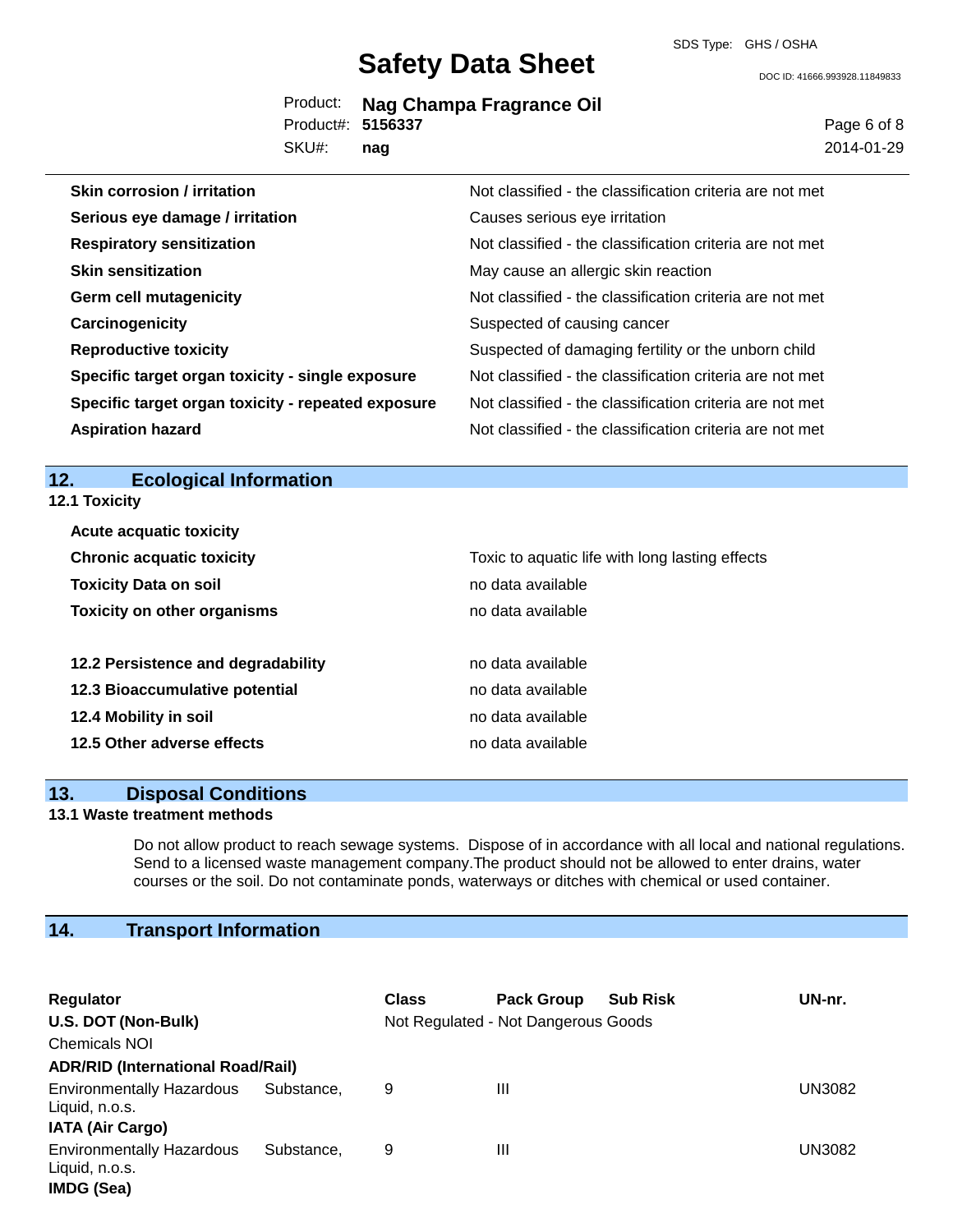DOC ID: 41666.993928.11849833

|                                                                                                                  | Product:<br>Product#:       | <b>Nag Champa Fragrance Oil</b><br>5156337 |                                                              | Page 7 of 8                                                |
|------------------------------------------------------------------------------------------------------------------|-----------------------------|--------------------------------------------|--------------------------------------------------------------|------------------------------------------------------------|
|                                                                                                                  | SKU#:                       | nag                                        |                                                              | 2014-01-29                                                 |
| <b>Environmentally Hazardous</b><br>Liquid, n.o.s.                                                               | Substance,                  | 9                                          | $\mathbf{III}$                                               | <b>UN3082</b>                                              |
| 15.<br><b>Regulatory Information</b>                                                                             |                             |                                            |                                                              |                                                            |
| <b>U.S. Federal Regulations:</b>                                                                                 |                             |                                            |                                                              |                                                            |
| <b>TSCA (Toxic Substance Control Act):</b>                                                                       |                             |                                            | All components of the substance/mixture are listed or exempt |                                                            |
| 40 CFR(EPCRA, SARA, CERCLA and CAA)<br><b>U.S. State Regulations:</b>                                            |                             |                                            | This product contains NO components of concern.              |                                                            |
| <b>California Proposition 65 Warning</b><br>119-61-9<br><b>Canadian Regulations:</b>                             | $204 - 337 - 6$ 0.1 - 1.0 % | Benzophenone                               | This product contains the following components:              |                                                            |
| <b>DSL/NDSL</b>                                                                                                  |                             |                                            | 100.00% of the components are listed or exempt.              |                                                            |
| <b>Other Information</b><br>16.                                                                                  |                             |                                            |                                                              |                                                            |
|                                                                                                                  |                             |                                            |                                                              |                                                            |
| GHS H-Statements referred to under section 3                                                                     |                             |                                            |                                                              |                                                            |
| H302 : Harmful if swallowed                                                                                      |                             |                                            | H303 : May be harmful if swallowed                           |                                                            |
| H312 : Harmful in contact with skin                                                                              |                             |                                            | H313 : May be harmful in contact with skin                   |                                                            |
| H315 : Causes skin irritation                                                                                    |                             |                                            | H316 : Causes mild skin irritation                           |                                                            |
| H317 : May cause an allergic skin reaction                                                                       |                             |                                            | H319 : Causes serious eye irritation                         |                                                            |
| H351: Suspected of causing cancer<br>H373 : May cause damage to organs through prolonged or<br>repeated exposure |                             |                                            | H410 : Very toxic to aquatic life with long lasting effects  | H361 : Suspected of damaging fertility or the unborn child |
| H411 : Toxic to aquatic life with long lasting effects                                                           |                             |                                            |                                                              |                                                            |
| <b>Total Fractional Values</b>                                                                                   |                             |                                            |                                                              |                                                            |
| (TFV) Risk                                                                                                       |                             |                                            | (TFV) Risk                                                   |                                                            |
| (3.05) Aquatic Acute Toxicity, Category 1                                                                        |                             |                                            | (2.50) Sensitization, Skin, Category 1A                      |                                                            |
| (1.51) Eye Damage/Eye Irritation, Category 2A                                                                    |                             |                                            | (30.00) Carcinogenicity, Category 2                          |                                                            |
| (4.00) Reproductive Toxicology, Category 2                                                                       |                             |                                            | (5.58) Aquatic Chronic Toxicity, Category 2                  |                                                            |

#### **Department issuing data sheet:**

#### **Department E-mail address:**

#### Remarks

This safety data sheet is based on the properties of the material known to Wellington Fragrance at the time the data sheet was issued. The safety data sheet is intended to provide information for a health and safety assessment of the material and the circumstances, under which it is packaged, stored or applied in the workplace. For such a safety assessment Welling holds no responsibility. This document is not intended for quality assurance purposes.